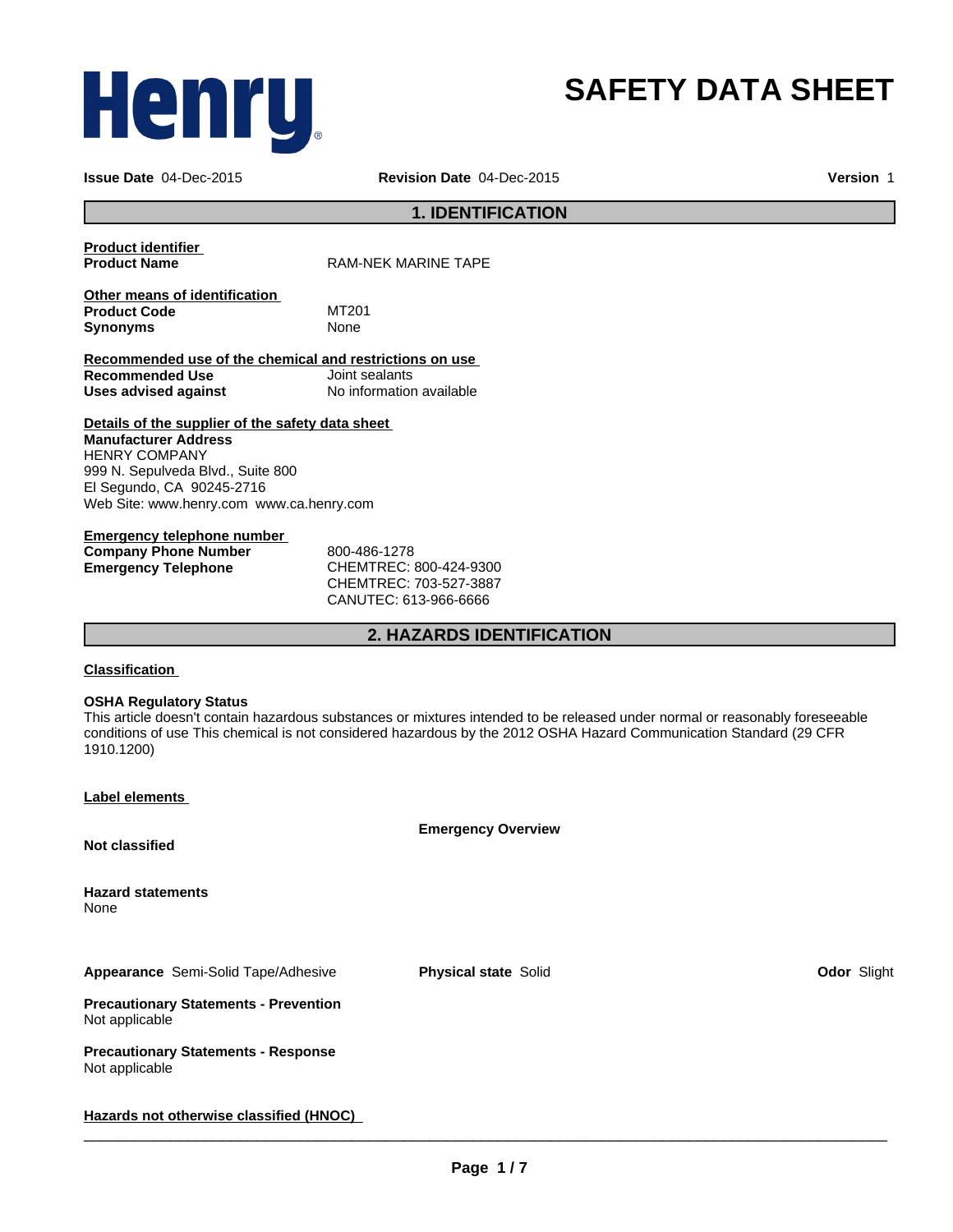Not applicable

#### **Other Information**

Not applicable.

#### **Unknown acute toxicity**

35.64268897% of the mixture consists of ingredient(s) of unknown toxicity

### **3. COMPOSITION/INFORMATION ON INGREDIENTS**

 $\overline{\phantom{a}}$  ,  $\overline{\phantom{a}}$  ,  $\overline{\phantom{a}}$  ,  $\overline{\phantom{a}}$  ,  $\overline{\phantom{a}}$  ,  $\overline{\phantom{a}}$  ,  $\overline{\phantom{a}}$  ,  $\overline{\phantom{a}}$  ,  $\overline{\phantom{a}}$  ,  $\overline{\phantom{a}}$  ,  $\overline{\phantom{a}}$  ,  $\overline{\phantom{a}}$  ,  $\overline{\phantom{a}}$  ,  $\overline{\phantom{a}}$  ,  $\overline{\phantom{a}}$  ,  $\overline{\phantom{a}}$ 

#### **Substance**

Not applicable

#### **Mixture**

This article doesn't contain hazardous substances or mixtures intended to be released under normal or reasonably foreseeable conditions of use.

| <b>Chemical Name</b>                                                                      | <b>CAS No</b> | Weight-%         |  |  |
|-------------------------------------------------------------------------------------------|---------------|------------------|--|--|
| Asphalt <sup>*</sup>                                                                      | 8052-42-4     | 30<br>- 60<br>ັບ |  |  |
| Kaolin                                                                                    | 1332-58-7     | -40              |  |  |
| *The except perceptage (approximation) of approaching has been withheld as a trade accord |               |                  |  |  |

\*The exact percentage (concentration) of composition has been withheld as a trade secret.

|                                                             | <b>4. FIRST AID MEASURES</b>                                                                                                                                                                                                 |
|-------------------------------------------------------------|------------------------------------------------------------------------------------------------------------------------------------------------------------------------------------------------------------------------------|
| Description of first aid measures                           |                                                                                                                                                                                                                              |
| <b>General advice</b>                                       | In case of accident or unwellness, seek medical advice immediately (show directions for<br>use or safety data sheet if possible). If symptoms persist, call a physician.                                                     |
| Eye contact                                                 | Keep eye wide open while rinsing. Immediately flush with plenty of water. After initial<br>flushing, remove any contact lenses and continue flushing for at least 15 minutes. If<br>symptoms persist, call a physician.      |
| <b>Skin contact</b>                                         | Wash off immediately with soap and plenty of water while removing all contaminated<br>clothes and shoes. If symptoms persist, call a physician. Wash contaminated clothing<br>before reuse.                                  |
| <b>Inhalation</b>                                           | Remove to fresh air. If breathing is irregular or stopped, administer artificial respiration.<br>Avoid direct contact with skin. Use barrier to give mouth-to-mouth resuscitation. If<br>symptoms persist, call a physician. |
| Ingestion                                                   | Call a physician or poison control center immediately. Do not induce vomiting without<br>medical advice. Rinse mouth. Never give anything by mouth to an unconscious person.                                                 |
| Self-protection of the first aider                          | Use personal protective equipment as required.                                                                                                                                                                               |
| Most important symptoms and effects, both acute and delayed |                                                                                                                                                                                                                              |
| <b>Symptoms</b>                                             | None known.                                                                                                                                                                                                                  |
|                                                             | Indication of any immediate medical attention and special treatment needed                                                                                                                                                   |
| Note to physicians                                          | Treat symptomatically.                                                                                                                                                                                                       |
|                                                             | <b>5. FIRE-FIGHTING MEASURES</b>                                                                                                                                                                                             |

#### **Suitable extinguishing media**

Use extinguishing measures that are appropriate to local circumstances and the surrounding environment. Dry chemical, CO2, sand, earth, water spray or regular foam.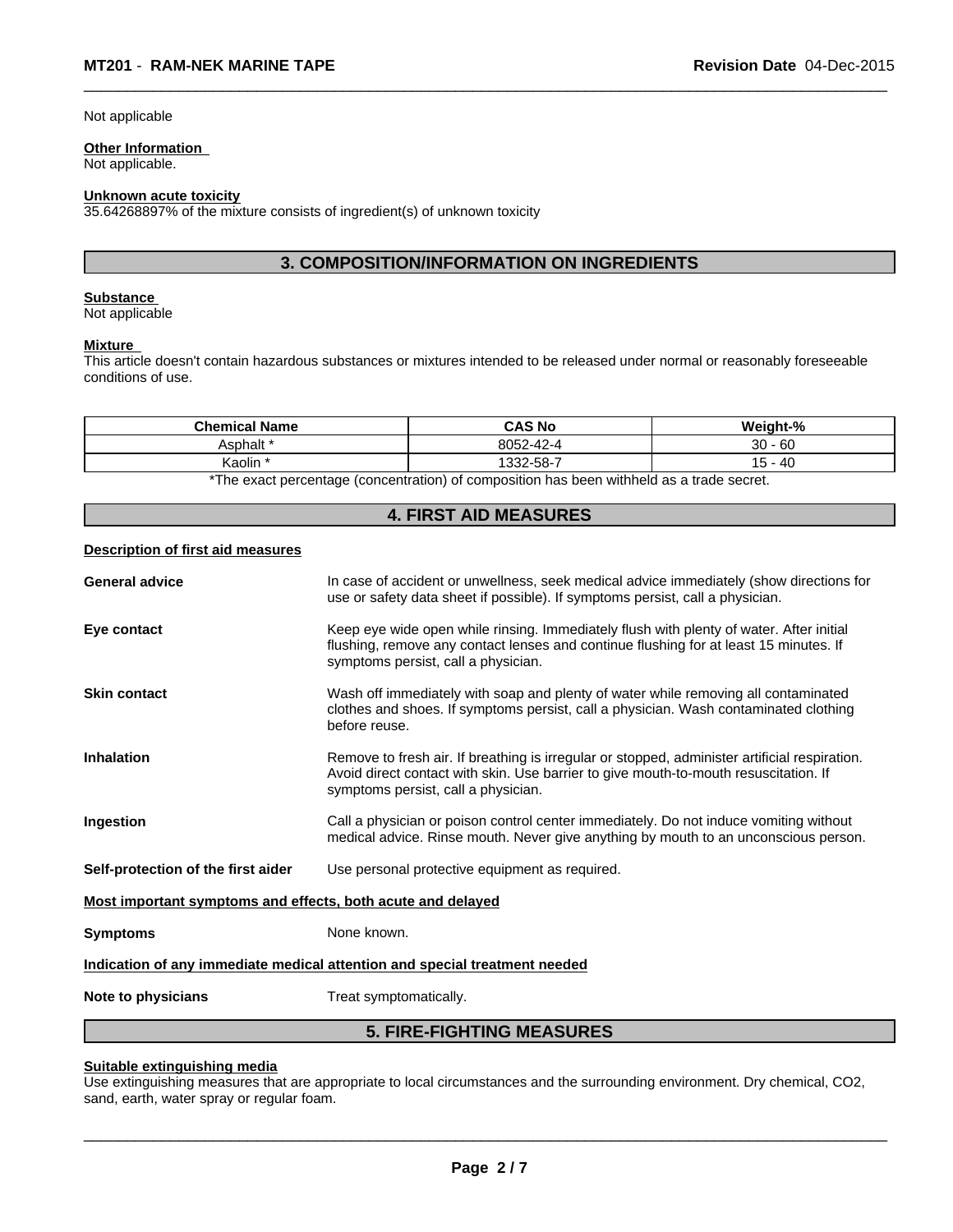**Unsuitable extinguishing media** Do not use a solid water stream as it may scatter and spread fire.

#### **Specific hazards arising from the chemical**

Thermal decomposition can lead to release of irritating and toxic gases and vapors.

**Explosion data Sensitivity to Mechanical Impact** None. **Sensitivity to Static Discharge** None.

#### **Protective equipment and precautions for firefighters**

As in any fire, wear self-contained breathing apparatus pressure-demand, MSHA/NIOSH (approved or equivalent) and full protective gear.

 $\overline{\phantom{a}}$  ,  $\overline{\phantom{a}}$  ,  $\overline{\phantom{a}}$  ,  $\overline{\phantom{a}}$  ,  $\overline{\phantom{a}}$  ,  $\overline{\phantom{a}}$  ,  $\overline{\phantom{a}}$  ,  $\overline{\phantom{a}}$  ,  $\overline{\phantom{a}}$  ,  $\overline{\phantom{a}}$  ,  $\overline{\phantom{a}}$  ,  $\overline{\phantom{a}}$  ,  $\overline{\phantom{a}}$  ,  $\overline{\phantom{a}}$  ,  $\overline{\phantom{a}}$  ,  $\overline{\phantom{a}}$ 

|                                                              | <b>6. ACCIDENTAL RELEASE MEASURES</b>                                                                                    |
|--------------------------------------------------------------|--------------------------------------------------------------------------------------------------------------------------|
|                                                              | Personal precautions, protective equipment and emergency procedures                                                      |
| <b>Personal precautions</b>                                  | Use personal protective equipment as required.                                                                           |
| <b>Environmental precautions</b>                             |                                                                                                                          |
| <b>Environmental precautions</b>                             | Collect spillage. Dispose of contents/container to an approved waste disposal plant.                                     |
| Methods and material for containment and cleaning up         |                                                                                                                          |
| <b>Methods for containment</b>                               | No information available.                                                                                                |
| Methods for cleaning up                                      | Pick up and transfer to properly labeled containers.                                                                     |
|                                                              | 7. HANDLING AND STORAGE                                                                                                  |
| <b>Precautions for safe handling</b>                         |                                                                                                                          |
| Advice on safe handling                                      | Handle in accordance with good industrial hygiene and safety practice. Use personal<br>protective equipment as required. |
| Conditions for safe storage, including any incompatibilities |                                                                                                                          |
| <b>Storage Conditions</b>                                    | Keep container tightly closed in a dry and well-ventilated place.                                                        |
| Incompatible materials                                       | Strong oxidizing agents. Strong acids. Strong bases.                                                                     |
|                                                              | <b>8. EXPOSURE CONTROLS/PERSONAL PROTECTION</b>                                                                          |

#### **Control parameters**

**Exposure Guidelines** This article doesn't contain hazardous substances or mixtures intended to be released under normal or reasonably foreseeable conditions of use.

 $\overline{\phantom{a}}$  ,  $\overline{\phantom{a}}$  ,  $\overline{\phantom{a}}$  ,  $\overline{\phantom{a}}$  ,  $\overline{\phantom{a}}$  ,  $\overline{\phantom{a}}$  ,  $\overline{\phantom{a}}$  ,  $\overline{\phantom{a}}$  ,  $\overline{\phantom{a}}$  ,  $\overline{\phantom{a}}$  ,  $\overline{\phantom{a}}$  ,  $\overline{\phantom{a}}$  ,  $\overline{\phantom{a}}$  ,  $\overline{\phantom{a}}$  ,  $\overline{\phantom{a}}$  ,  $\overline{\phantom{a}}$ 

| <b>Chemical Name</b> | <b>ACGIH TLV</b>                           | <b>OSHA PEL</b>                     | <b>NIOSH IDLH</b>                       |
|----------------------|--------------------------------------------|-------------------------------------|-----------------------------------------|
| Asphalt              | TWA: $0.5 \text{ mg/m}^3$ benzene soluble  |                                     | Ceiling: $5 \text{ mg/m}^3$ fume 15 min |
| 8052-42-4            | aerosol fume, inhalable fraction           |                                     |                                         |
| Kaolin               | TWA: $2 \text{ mg/m}^3$ particulate matter | TWA: $15 \text{ mg/m}^3$ total dust | TWA: 10 $mq/m3$ total dust              |
| 1332-58-7            | containing no asbestos and <1%             | TWA: 5 $mg/m3$ respirable fraction  | TWA: $5 \text{ mg/m}^3$ respirable dust |
|                      | crystalline silica, respirable fraction    |                                     |                                         |

*NIOSH IDLH Immediately Dangerous to Life or Health*

#### **Appropriate engineering controls**

#### **Engineering Controls** Showers

Eyewash stations Ventilation systems.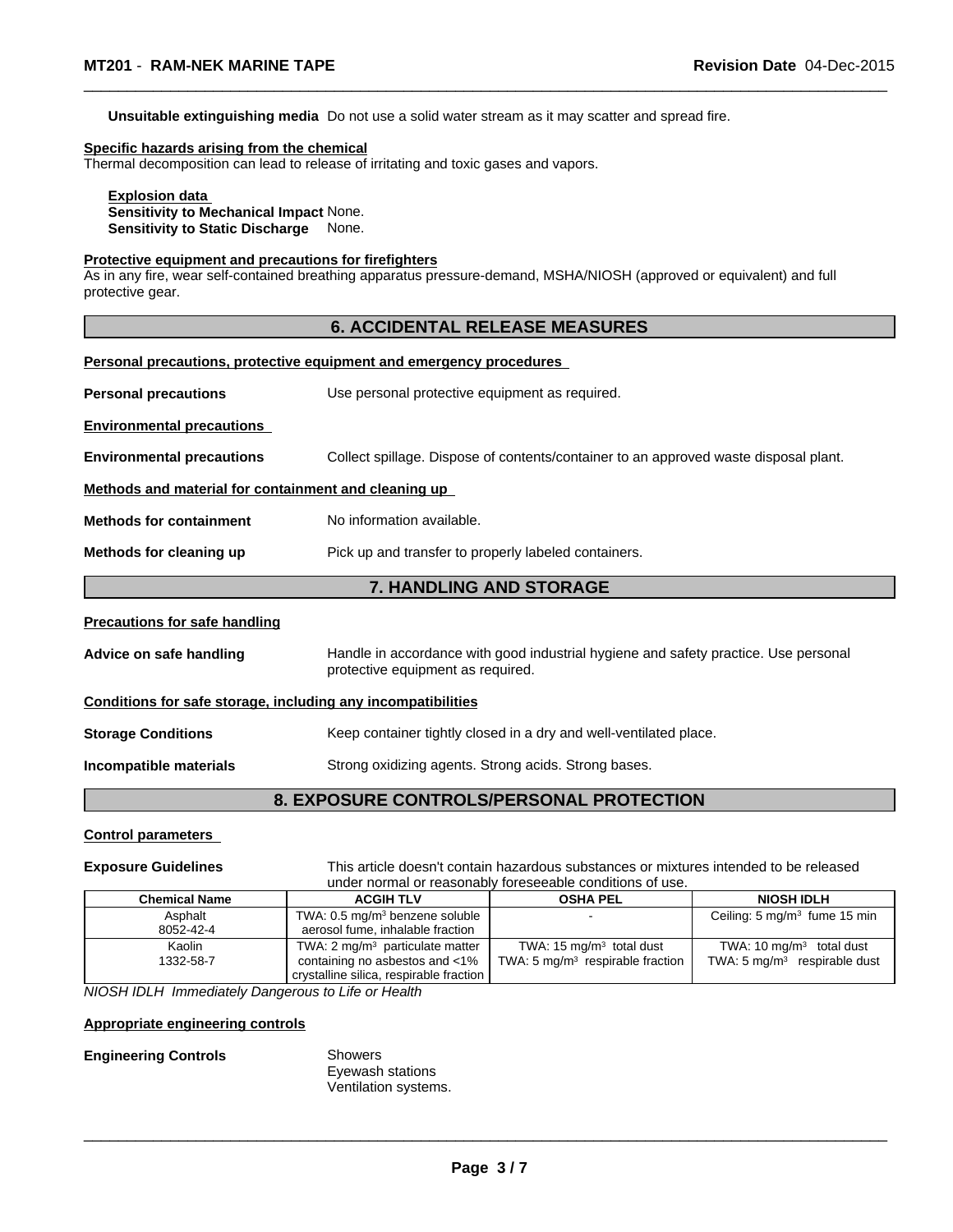#### **Individual protection measures, such as personal protective equipment**

| <b>Eye/face protection</b>            | Wear safety glasses with side shields (or goggles).                                                                                                                                                                                                                                                                              |
|---------------------------------------|----------------------------------------------------------------------------------------------------------------------------------------------------------------------------------------------------------------------------------------------------------------------------------------------------------------------------------|
| Skin and body protection              | Wear protective gloves and protective clothing.                                                                                                                                                                                                                                                                                  |
| <b>Respiratory protection</b>         | If exposure limits are exceeded or irritation is experienced, NIOSH/MSHA approved<br>respiratory protection should be worn. Positive-pressure supplied air respirators may be<br>required for high airborne contaminant concentrations. Respiratory protection must be<br>provided in accordance with current local regulations. |
| <b>General Hygiene Considerations</b> | Handle in accordance with good industrial hygiene and safety practice.                                                                                                                                                                                                                                                           |

 $\overline{\phantom{a}}$  ,  $\overline{\phantom{a}}$  ,  $\overline{\phantom{a}}$  ,  $\overline{\phantom{a}}$  ,  $\overline{\phantom{a}}$  ,  $\overline{\phantom{a}}$  ,  $\overline{\phantom{a}}$  ,  $\overline{\phantom{a}}$  ,  $\overline{\phantom{a}}$  ,  $\overline{\phantom{a}}$  ,  $\overline{\phantom{a}}$  ,  $\overline{\phantom{a}}$  ,  $\overline{\phantom{a}}$  ,  $\overline{\phantom{a}}$  ,  $\overline{\phantom{a}}$  ,  $\overline{\phantom{a}}$ 

#### **9. PHYSICAL AND CHEMICAL PROPERTIES**

#### **Information on basic physical and chemical properties**

| <b>Physical state</b>            | Solid                    |                       |                          |
|----------------------------------|--------------------------|-----------------------|--------------------------|
| Appearance                       | Semi-Solid Tape/Adhesive | Odor                  | Slight                   |
| Color                            | black                    | <b>Odor threshold</b> | No information available |
| <b>Property</b>                  | <b>Values</b>            | Remarks • Method      |                          |
| рH                               | Not applicable           |                       |                          |
| Melting point / freezing point   | No information available |                       |                          |
| Boiling point / boiling range    | No information available |                       |                          |
| <b>Flash point</b>               | No information available |                       |                          |
| <b>Evaporation rate</b>          | No information available | Not applicable        |                          |
| Flammability (solid, gas)        | No information available |                       |                          |
| <b>Flammability Limit in Air</b> |                          |                       |                          |
| <b>Upper flammability limit:</b> | No information available |                       |                          |
| Lower flammability limit:        | No information available |                       |                          |
| Vapor pressure                   | 0                        |                       |                          |
| Vapor density                    | No information available |                       |                          |
| <b>Relative density</b>          | >1                       |                       |                          |
| <b>Water solubility</b>          | Insoluble in water       |                       |                          |
| Solubility in other solvents     | No information available |                       |                          |
| <b>Partition coefficient</b>     | No information available |                       |                          |
| <b>Autoignition temperature</b>  | >260 °C / >500 °F        |                       |                          |
| <b>Decomposition temperature</b> | No information available |                       |                          |
| <b>Kinematic viscosity</b>       | No information available | Not applicable        |                          |
| <b>Dynamic viscosity</b>         | No information available | Not applicable        |                          |
| <b>Explosive properties</b>      | Not an explosive         |                       |                          |
| <b>Oxidizing properties</b>      | Not applicable           |                       |                          |
| <b>Other Information</b>         |                          |                       |                          |
| <b>Softening point</b>           | No information available |                       |                          |
| Molecular weight                 | No information available |                       |                          |
| <b>VOC Content (%)</b>           | No information available |                       |                          |
| <b>Density</b>                   | No information available |                       |                          |
| <b>Bulk density</b>              | No information available |                       |                          |

### **10. STABILITY AND REACTIVITY**

#### **Reactivity**  No data available

**Chemical stability** Stable under recommended storage conditions. **Possibility of Hazardous Reactions** None under normal processing. **Conditions to avoid**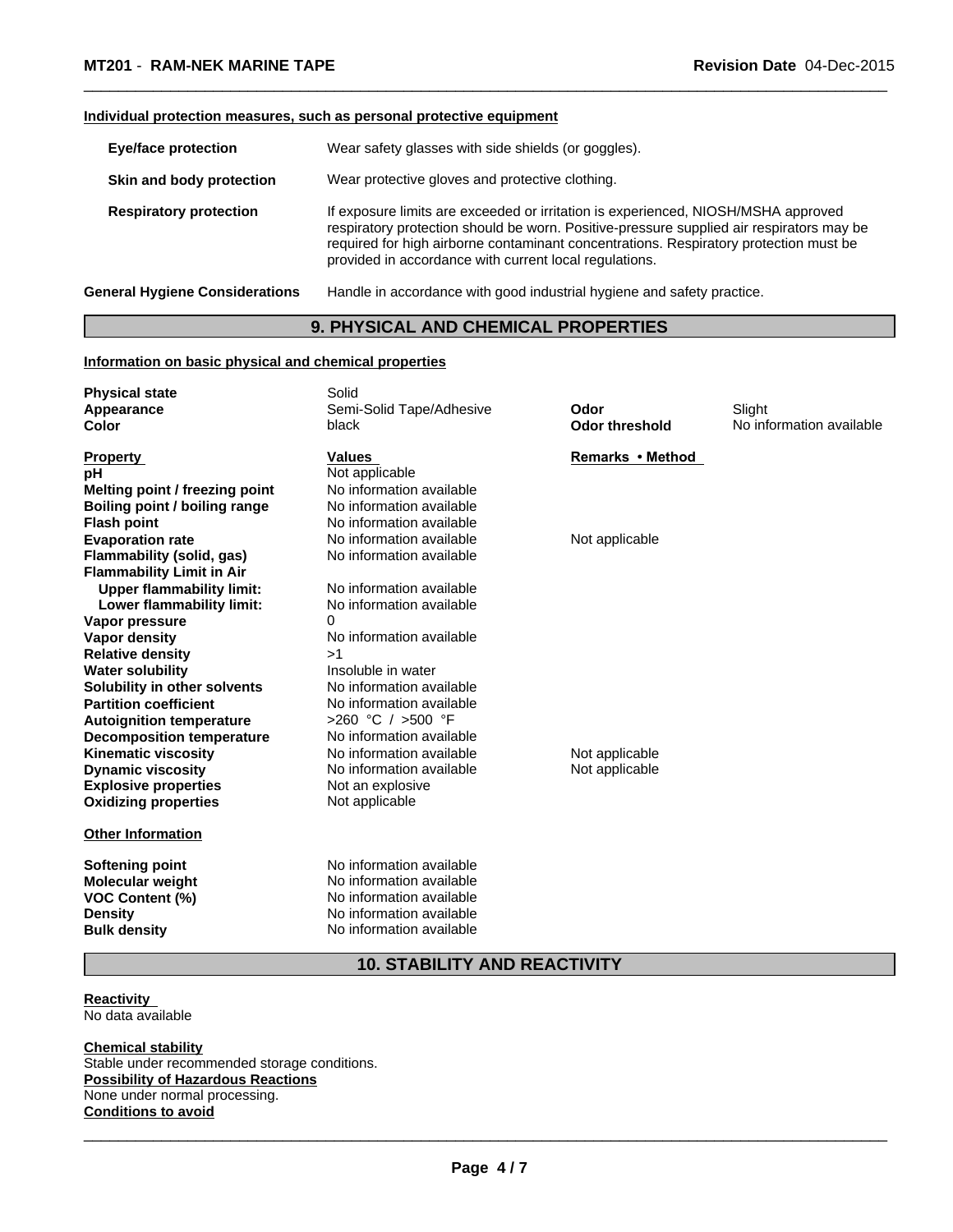Storage near to reactive materials. elevated temperature. **Incompatible materials** Strong oxidizing agents. Strong acids. Strong bases. **Hazardous Decomposition Products** Thermal decomposition can lead to release of irritating and toxic gases and vapors.

#### **11. TOXICOLOGICAL INFORMATION**

 $\overline{\phantom{a}}$  ,  $\overline{\phantom{a}}$  ,  $\overline{\phantom{a}}$  ,  $\overline{\phantom{a}}$  ,  $\overline{\phantom{a}}$  ,  $\overline{\phantom{a}}$  ,  $\overline{\phantom{a}}$  ,  $\overline{\phantom{a}}$  ,  $\overline{\phantom{a}}$  ,  $\overline{\phantom{a}}$  ,  $\overline{\phantom{a}}$  ,  $\overline{\phantom{a}}$  ,  $\overline{\phantom{a}}$  ,  $\overline{\phantom{a}}$  ,  $\overline{\phantom{a}}$  ,  $\overline{\phantom{a}}$ 

#### **Information on likely routes of exposure**

#### **Product Information**

| <b>Inhalation</b>   | None known.        |
|---------------------|--------------------|
| Eye contact         | None known.        |
| <b>Skin contact</b> | None known.        |
| Ingestion           | No data available. |

| <b>Chemical Name</b> | Oral LD50    | <b>Dermal LD50</b> | <b>Inhalation LC50</b> |
|----------------------|--------------|--------------------|------------------------|
| Asphalt              | Rat          | Rabbit             |                        |
| 8052-42-4            | ∙ 5000 mg/kg | 2000 mg/kg         |                        |

#### **Information on toxicological effects**

**Symptoms** No information available.

#### **Delayed and immediate effects as well as chronic effects from short and long-term exposure**

| Sensitization          | No information available.                                                                                                                                                                                                                                                                                                                                                 |
|------------------------|---------------------------------------------------------------------------------------------------------------------------------------------------------------------------------------------------------------------------------------------------------------------------------------------------------------------------------------------------------------------------|
| Germ cell mutagenicity | No information available.                                                                                                                                                                                                                                                                                                                                                 |
| Carcinogenicity        | An analysis of cancer studies in humans suggests an association between lung cancer and<br>exposure to hard bitumens during roofing and mastic asphalt work. The majority of animal<br>studies of oxidized asphalt have been negative in dermal cancer studies, however a<br>two-year study in mice exposed to fume condensates of severely oxidized asphalt caused a     |
|                        | weak, but statistically significant increase in skin tumors. The International Agency for<br>Research on Cancer (IARC) published a preliminary finding in late 2011 indicating that<br>occupational exposures to asphalts and their emissions during roofing and mastic asphalt<br>work present a potential cancer risk to humans. The table below indicates whether each |
|                        | agency has listed any ingredient as a carcinogen.                                                                                                                                                                                                                                                                                                                         |

| <b>Chemical Name</b> | <b>ACGIH</b> | <b>IARC</b> | <b>NITD</b> | <b>OCUA</b><br>UJNA |
|----------------------|--------------|-------------|-------------|---------------------|
| Asphalt              |              | Group 2B    |             |                     |
| 8052-42-4            |              |             |             |                     |

*IARC (International Agency for Research on Cancer)*

*Group 2B - Possibly Carcinogenic to Humans*

*OSHA (Occupational Safety and Health Administration of the US Department of Labor) X - Present*

| Reproductive toxicity           | No information available. |
|---------------------------------|---------------------------|
| <b>STOT - single exposure</b>   | No information available. |
| <b>STOT - repeated exposure</b> | No information available. |
| <b>Aspiration hazard</b>        | No information available. |

#### **Numerical measures of toxicity - Product Information**

#### **The following values are calculated based on chapter 3.1 of the GHS document** .

| ATEmix (oral)                 | 5.012.00 |
|-------------------------------|----------|
| ATEmix (dermal)               | 2.005.00 |
| ATEmix (inhalation-dust/mist) | 42.18    |

#### **12. ECOLOGICAL INFORMATION**

#### **Ecotoxicity**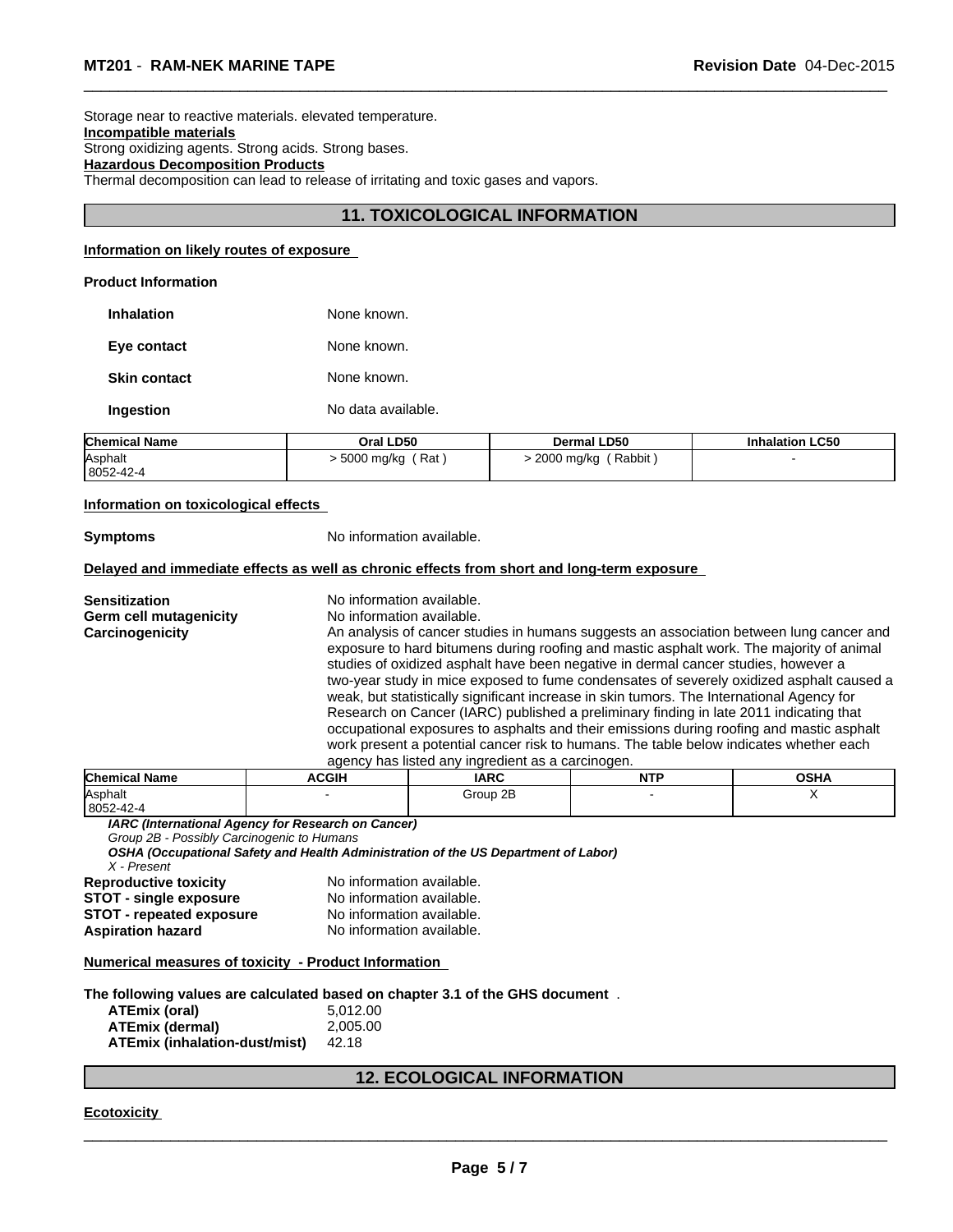#### None known

100 % of the mixture consists of components(s) of unknown hazards to the aquatic environment

#### **Persistence and degradability**

No information available.

#### **Bioaccumulation**

| <b>Chemical Name</b> | coefficient<br><b>Partition</b> |
|----------------------|---------------------------------|
| Asphalt              |                                 |
| 8052-42-4            |                                 |

 $\overline{\phantom{a}}$  ,  $\overline{\phantom{a}}$  ,  $\overline{\phantom{a}}$  ,  $\overline{\phantom{a}}$  ,  $\overline{\phantom{a}}$  ,  $\overline{\phantom{a}}$  ,  $\overline{\phantom{a}}$  ,  $\overline{\phantom{a}}$  ,  $\overline{\phantom{a}}$  ,  $\overline{\phantom{a}}$  ,  $\overline{\phantom{a}}$  ,  $\overline{\phantom{a}}$  ,  $\overline{\phantom{a}}$  ,  $\overline{\phantom{a}}$  ,  $\overline{\phantom{a}}$  ,  $\overline{\phantom{a}}$ 

#### **Other adverse effects**

No information available

| <b>13. DISPOSAL CONSIDERATIONS</b>            |                                                                                                        |  |  |  |
|-----------------------------------------------|--------------------------------------------------------------------------------------------------------|--|--|--|
| Waste treatment methods<br>Disposal of wastes | Disposal should be in accordance with applicable regional, national and local laws and<br>regulations. |  |  |  |
| <b>Contaminated packaging</b>                 | Do not reuse container.                                                                                |  |  |  |

| <b>14. TRANSPORT INFORMATION</b> |
|----------------------------------|
|----------------------------------|

| <b>DOT</b>  | Not regulated |
|-------------|---------------|
| <b>TDG</b>  | Not regulated |
| <b>IATA</b> | Not regulated |
| <b>IMDG</b> | Not regulated |

#### **15. REGULATORY INFORMATION**

| <b>International Inventories</b> |          |
|----------------------------------|----------|
| <b>TSCA</b>                      | Complies |
| <b>DSL/NDSL</b>                  | Complies |
| <b>EINECS/ELINCS</b>             | Complies |
| <b>IECSC</b>                     | Complies |
| <b>KECL</b>                      | Complies |
| <b>PICCS</b>                     | Complies |
| <b>AICS</b>                      | Complies |

**Legend:** 

**TSCA** - United States Toxic Substances Control Act Section 8(b) Inventory

**DSL/NDSL** - Canadian Domestic Substances List/Non-Domestic Substances List

**EINECS/ELINCS** - European Inventory of Existing Chemical Substances/European List of Notified Chemical Substances

**ENCS** - Japan Existing and New Chemical Substances

**IECSC** - China Inventory of Existing Chemical Substances

**KECL** - Korean Existing and Evaluated Chemical Substances

**PICCS** - Philippines Inventory of Chemicals and Chemical Substances

**AICS** - Australian Inventory of Chemical Substances

#### **US Federal Regulations**